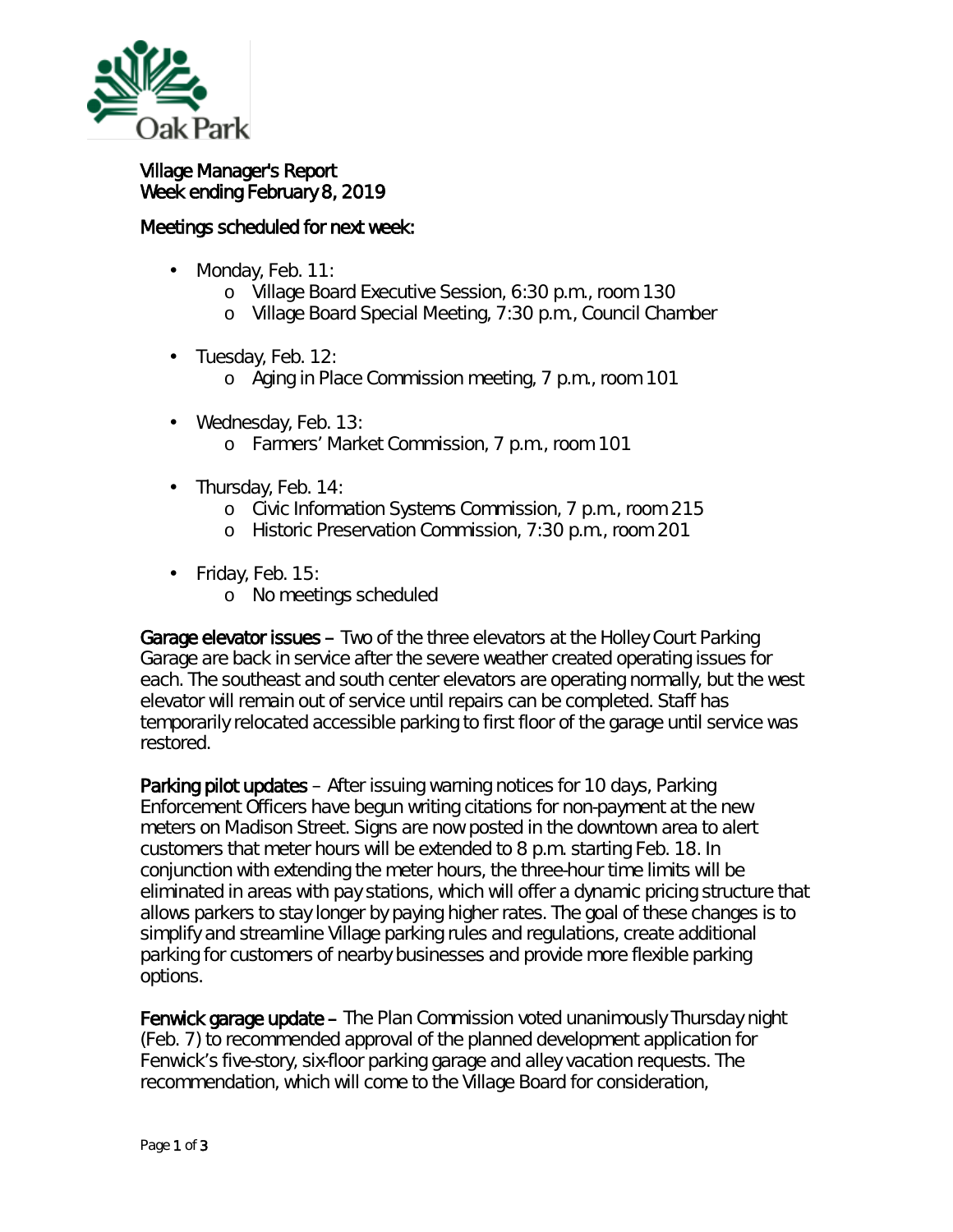recommended that Fenwick adhere to recommendations within the traffic report related to any onsite, street and parking modifications. The commission also recommended that Fenwick provide four onsite overnight permit parking spaces abutting the south side of the proposed garage until the entire campus is redeveloped. This parking recommendation is based on the loss of on-street parking at the Washington Boulevard/East Avenue intersection as the n*o parking from here to corner* signs are moved further from the intersection to allow better traffic flow around left-turning vehicles.

Forest Avenue closure update – Barring any weather-related issues, Forest Avenue from Lake Street north to the alley by Austin Gardens will reopen to traffic by the end of the day (Fri. Feb. 8). The section of roadway has been closed all week so that the large construction crane could be disassembled and removed from the Albion project site. Signage was posted to help direct traffic around the site. However, the closure meant that the Nineteenth Century Club and Lake and Forest garage could be accessed only from the north during the crane removal process. With the alley between the project site and Austin Gardens also closed at Forest Avenue, public parking spaces in the area were assigned temporarily to the Park District for activity drop-offs at the Austin Gardens Environmental Education Center.

Snow response – Public Works crews have been on the job steadily since last week responding to snow, challenges posed by cold temperatures and predictions of the region's first serious ice storm in nearly a decade. Crews followed a strategy that focuses first on plowing and salting main roads, bridges and school crosswalks before moving to residential side streets and alleys. With the forecast for Tues., Feb. 5 calling for extreme icing from sleet and freezing rain, crews salted all streets, public way sidewalks – including the Home Avenue pedestrian bridge – and the school crosswalks. An unexpected switch to heavy rain required a second application of salt as the forecast for icing continued. Although the predicted icing did not occur, some drivers remained on site as a precaution.

South Boulevard update – Crews must wait for the weather to improve before required pavement striping can be applied and South Boulevard opened to two-way traffic between Marion Street and Harlem Avenue. Weather also has slowed the installation of the remaining sidewalk east of the commercial driveway entrance at the [Eleven33](https://oakparkeconomicdevelopmentcorporation.org/portfolio/lincoln-property-co-development/) development site.

Public Works Activities – The recent freeze/thaw cycle has kept Streets Division crews busy patching potholes throughout the Village, focusing first on main streets before moving to the side streets. Water & Sewer Division crews repaired water main breaks at Elmwood Avenue and Lenox Street and at 617 N. Lombard Ave., fixed a broken sewer at 733 Clinton Ave. and inspected hydrants throughout the Village to ensure their proper operation in an emergency. Parkway tree pruning has continued as weather allows, with crews currently on Carpenter and Kenilworth avenues between Madison and Harrison streets.

Food waste workshop – Sustainability Coordinator Mindy Agnew will offer details on the [municipal composting program](http://r20.rs6.net/tn.jsp?f=001d5z3pQGfXklYad0eo8tSCSRxeA_2gClWaYkk_jGxjTM1Wyixt3bJVsNYXyEYEnuq4ITH528jBLhtcwunGnuZht-l-cqnTTjLpTtBkYhC3kByHAuoXjKkMrBttDl1Jzs83ggPHRrfuM55mzEbwPklORJXfwrB1gTUdeQiFhWpLz-ro8P0G7Rfnp2zf0MN-fXZNsPRST9l9HCbGd710hFGIb-mBgT0CmB0eMu-KCI95bRbjuByDclUutGOGP0IjMthHkHgNvG6PsUgFcYcSXyA1fN_3nSKeudPDRh-j_0i8RmNKuphhbD91WHfAZWFwgMJBUUZtBtlG2bn1_Ys6cgIrlVQNkHyW0O8&c=sbVc4ZrSSDkMVy0_z4FIsmSh684dEHbrRwVFlwTh6S2A0fQHf7z_hg==&ch=WhZIz1_lFBpw_5XDoNEniu3J6IS5a0wLek726ViFrIfIvda7HDrBHA==) at a free food waste workshop set for 7 p.m., Tues., Feb. 12 at the main branch of the Oak Park Public Library. Sponsored by